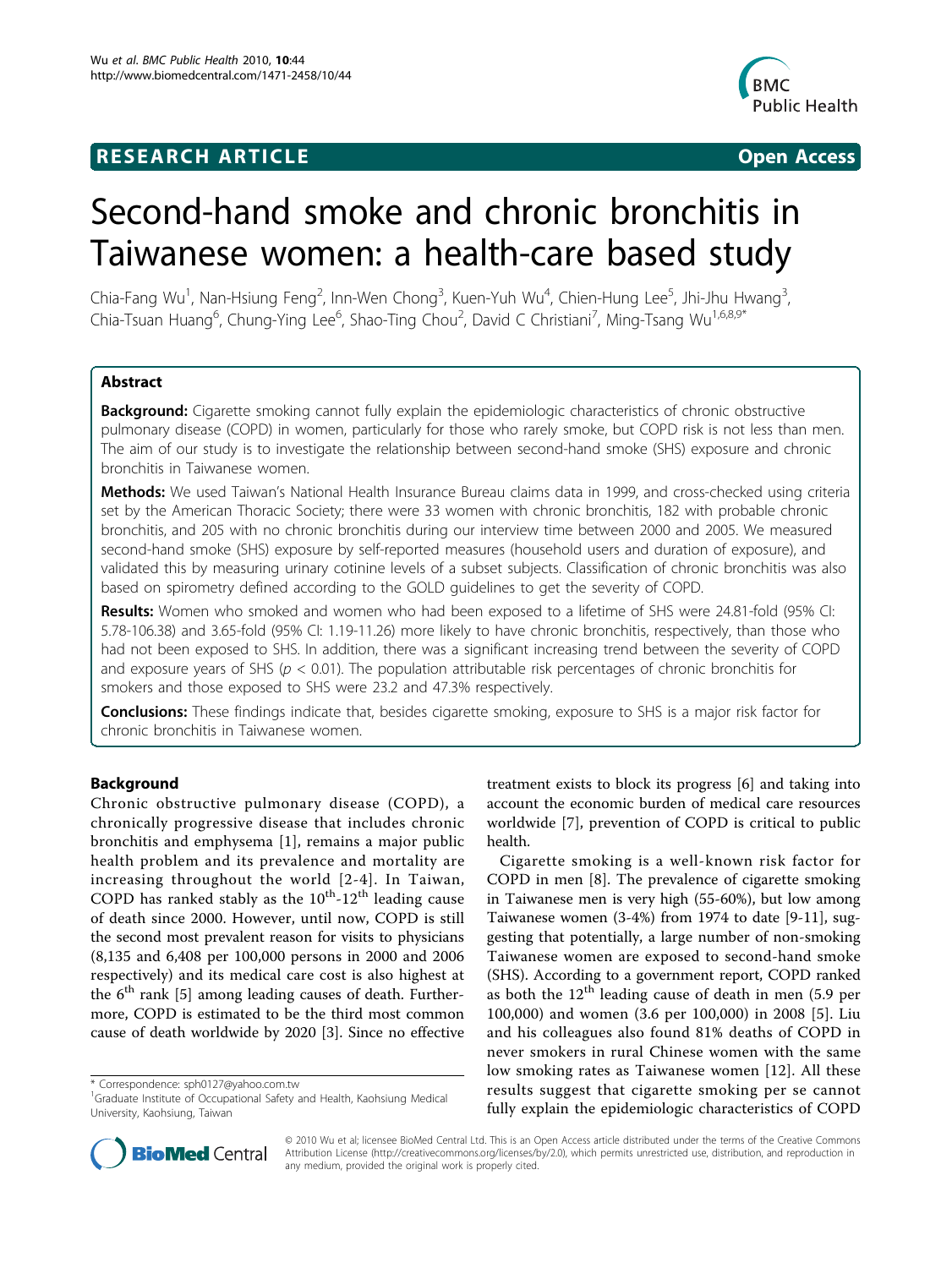in Taiwanese women, particularly those who rarely smoke but have COPD risk not less than men.

Similar to cigarette smoke, besides carcinogenic components, SHS contains many potent pulmonary irritants [[13](#page-8-0)], all known to cause inflammatory or irritant reactions in the airways leading to respiratory symptoms or lung function impairment [[14,15\]](#page-8-0). Recently, Woodruff and his colleagues provided a biological link between SHS exposure and the development of inflammatory processes and even COPD in mice experiments due to alveolar macrophage recruitment and activation [\[16](#page-8-0)]. In 2002, Jaakkola and Jaakkola reported that there was still limited evidence of SHS effect on the risk of COPD [[14](#page-8-0)]. Although a series of studies was published subsequently [\[17](#page-8-0)-[28\]](#page-8-0), the findings were conflicting. Thus, we conducted a health-care-based case-control study to investigate the association between SHS exposure and risk for chronic bronchitis in Taiwanese women, whose smoking rate was very low.

#### Methods

#### Study area and population

Our study setting was Kaohsiung City, a harbor city located on the southwestern coast of Taiwan  $(153.6 \text{ km}^2)$ and has 11 administrative districts), belonging administratively to Taiwan's National Health Insurance Program Kao-Ping District, which administers to 3,234,941 persons in Taiwan's Kaohsiung and Pingtung areas in 1999. During that year, 1,065,624 Kaohsiung City residents had applied for health insurance compensation. Ninety-six percent of Taiwan's citizens are enrolled in Taiwan's National Health Insurance Scheme, and 93% of the physicians there have contracts with the National Health Insurance Bureau [[29](#page-8-0)], making its database nationally representative.

According to the Kao-Ping District insurance database for 1999, a total of 221,965 female Kaohsiung residents 40 years of age or older made health insurance claims. Kaohsiung municipal records confirmed that they had lived in the city for 5 years or more. These women were defined as study cases if they had received a diagnosis of definite or suspected chronic bronchitis (ICD-9 code: 491) at least twice in 1999. Those who had sought medical attention for traffic accidents (ICD-9 code: E800- E848) or acute gastroenteritis (ICD-9 code: 008.8; 009.1; 558.3; 558.9) in the same year and had never been diagnosed as having chronic bronchitis were used as study controls. We excluded both study cases and controls if they had been diagnosed with other pulmonary-associated diseases, including asthma (ICD-9 code: 493), pulmonary tuberculosis (ICD-9 code: 011.9 or 010-018), bronchiectasis (ICD-9 code: 494), fibrotic cyst (ICD-9 code: 277), pulmonary tumor (ICD-9 code:162), emphysema (ICD-9 code: 492), extrinsic allergic alveolitis (ICD-9 code: 495), or chronic airway obstruction, not

elsewhere classified (ICD-9 code: 496). We were left with 1,846 study cases and 4,624 controls (Additional file [1](#page-7-0)).

Between June, 2000 and March, 2005, about one-third of the study cases ( $n = 622$ ) were randomly selected, interviewed and administered pulmonary function tests in their homes. Once a study case was successfully recruited, interviewed and administered a pulmonary function test, we found one study control age-matched to within 3 years. The matched control was chosen from the same administrative area to adjust for the possible influence from external environmental hazards such as air pollution from large factories or traffic. After excluding those who refused to participate or those we could not locate, etc., we had 210 study cases and 210 controls successfully complete the interview and pulmonary function tests, making a response rate of 67.3% and 68.4% respectively. The average age (±SD) (years) of responders  $(n = 210)$  and non-responder study cases were 64.6  $\pm$  9.6 and  $63.2 \pm 10.8$ , which was not significantly different  $(p = 0.11)$ ; of responders and non-responder study controls were  $64.6 \pm 9.7$  and  $64.7 \pm 11.2$ , which was also not significantly different ( $p = 0.91$ ). This study was approved by IRB at Kaohsiung Medical University, and all potential subjects signed informed consent forms.

#### SHS exposure measurement Questionnaire

Epidemiologic data was obtained by trained interviewers who conducted personal interviews in the homes of our study subjects. The questionnaire, which was a modified version of the American Thoracic Society Division of Lung Disease Respiratory Symptom Questionnaire [[1](#page-8-0)], included the demographic characteristics and socioeconomic status of the participants and questions about the presence of chronic bronchitis symptoms, family history of respiratory diseases, and exposure to airborne household chemicals, including cigarette smoking, SHS, cooking oil fumes, and incense burning. The interview lasted around 30 minutes.

Detailed information about cigarette smoking and SHS exposure was collected concerning their three age periods: childhood  $(≤ 20 years)$  exposure at home, early adult life (20-40 years) and late adult life (> 40 years) exposure at home and the workplace. Smokers were defined as those who responded "Yes" to the question, "Have you ever smoked, on average, more than one cigarette per day for at least one year?" during any of their three age periods. Ex-smokers were defined as those who had quit at least one year during any of their three age periods; we categorized them as smokers due to the small sample size.

If the study subject was not a smoker, two separate self-reported measures were used for SHS exposure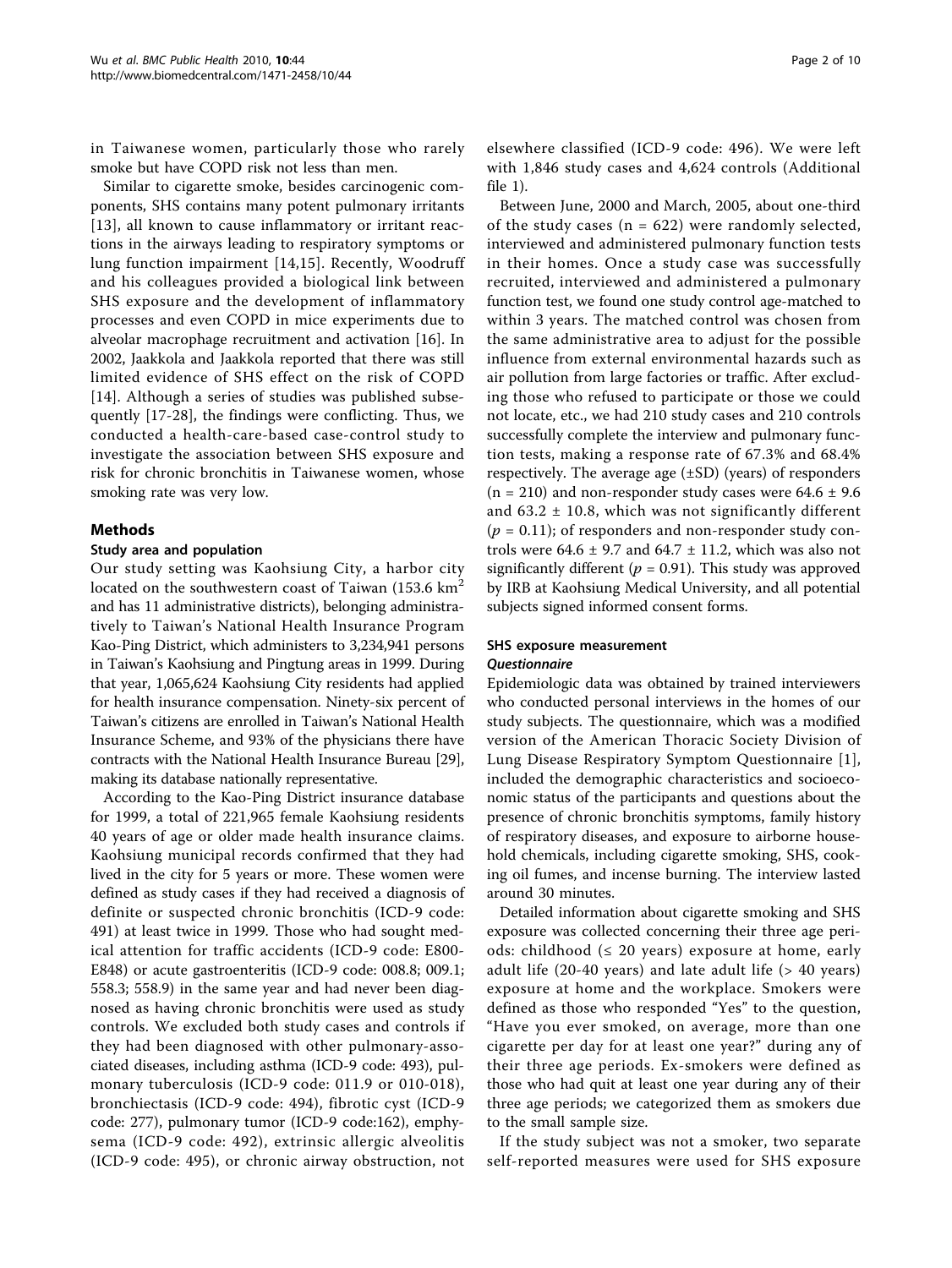assessment. The first measure was based on household's or co-workers' cigarette smoke used separately, and second-hand smokers were defined as those who responded "Yes" to the question, "Have you ever lived with a smoker or co-workers smoking nearby while indoors working and, on average, been exposed face-to-face to more than one cigarette per day for at least one year?" during any of the three age periods. The second measure was based on duration of SHS exposure in lifetime exposure with a series of detailed questions including what year exposure started and what year exposure ceased or how long they had been exposed (in years) to SHS. We calculated lifetime cumulative SHS exposure by summing the number of years the second-hand smokers reported exposure to smokers in the three age periods at home and work separately and combined. However, only 33% of women in our study had worked during their early adult life and most of them became housewives during their later adult life, so the level of cumulative exposure was categorized into  $<$  32 years and  $\geq$  32 years based on median cumulative SHS exposure of years at home only. Subjects who were neither smokers nor second-hand smokers were considered as non-smokers.

#### Validation of SHS exposure

To verify the participant's response that she was a cigarette smoker or had been exposed to SHS exposure reported on the questionnaire, we randomly selected 4 smokers, 23 second-hand smokers, and 44 non-smokers to provide one-spot urine specimens so that we could measure cotinine levels. Urinary cotinine was extracted by a liquid-liquid extraction method and measured by liquid chromatography tandem mass spectrometry (LC/ MS/MS) equipped with a triple-quadruple mass spectrometer and TurboIonSpray™ (API 3000™, Applied Biosystems, Foster City, CA, USA) [[30\]](#page-8-0). The urine specimen was co-spiked with cotinine- $d_3$  as an internal standard. The detection limit for cotinine was 0.07 ng/ml. Urinary creatinine was measured by spectrophotometer (U-2000, Hitachi, Tokyo, Japan) with a wavelength set at 520 mm.

Since cotinine can only be used to test recent exposure to cigarette smoke, we could only use it to confirm the questions regarding the smoking of cigarettes and exposure to cigarettes in the past three days prior to the interview, when the urine specimens were collected. The mean urinary cotinine levels in the four active smokers were  $0.79 \pm 0.13$  mg/g creatinine, significantly higher than that found for the 23 second-hand smokers (0.006  $\pm$  0.006 mg/g creatinine) and 44 non-smokers (0.002  $\pm$ 0.002 mg/g creatinine) (both  $p < 0.01$ ). The urinary cotinine levels in the second-hand smokers were also significantly higher than those in the non-smokers ( $p < 0.01$ ) (Additional file [2](#page-7-0)). Nineteen of 23 second-hand smokers had information about the number of cigarettes they had been exposed to in the past three days prior to the interview. We found a high correlation between the number of cigarettes they reported being exposed to and the urinary cotinine levels (Spearman correlation coefficients,  $r = 0.55$ ,  $p = 0.02$ ,  $n = 19$ ) (Figure 1), confirming the validity of our SHS questionnaire.

## Outcome measurements

## Pulmonary function test

Pulmonary function measurement is the most important indicator of respiratory impairment in COPD [[6](#page-8-0)]. Thus, after the face-to-face interview in the participant's home, the interviewers asked the participant to perform a pulmonary function test using a portable spirometer (Micro Direct Inc. MS03 MicroPlus, Rochester, England) for our community survey, which has been used by another study [[31\]](#page-8-0). Spirometers were calibrated daily using a 3-L syringe. Forced expiratory volume in  $1<sup>st</sup>$  second (FEV<sub>1</sub>), forced vital capacity (FVC) and  $FEV<sub>1</sub>/FVC$ were recorded [[1\]](#page-8-0). Each participant performed the pulmonary function tests at least three times. The highest of the scores were recorded. None of the participants had smoked, eaten, or used any bronchodilators within one hour prior to performing the pulmonary function tests. Allpulmonary function tests followed the guidelinesof the American Thoracic Society (ATS) [[1\]](#page-8-0). To calculate the percent predicted values for lung function, we used predictive equations derived from Baldwin's formula for FVC and Berglund's formula for  $FEV<sub>1</sub>$  [\[32,33\]](#page-8-0).

#### Chronic bronchitis related health status

We used two disease classification systems to categorize chronic bronchitis-related health status in our data analysis (Additional file [1\)](#page-7-0). First, we classified all study subjects into three disease groups based on (1) a physician's

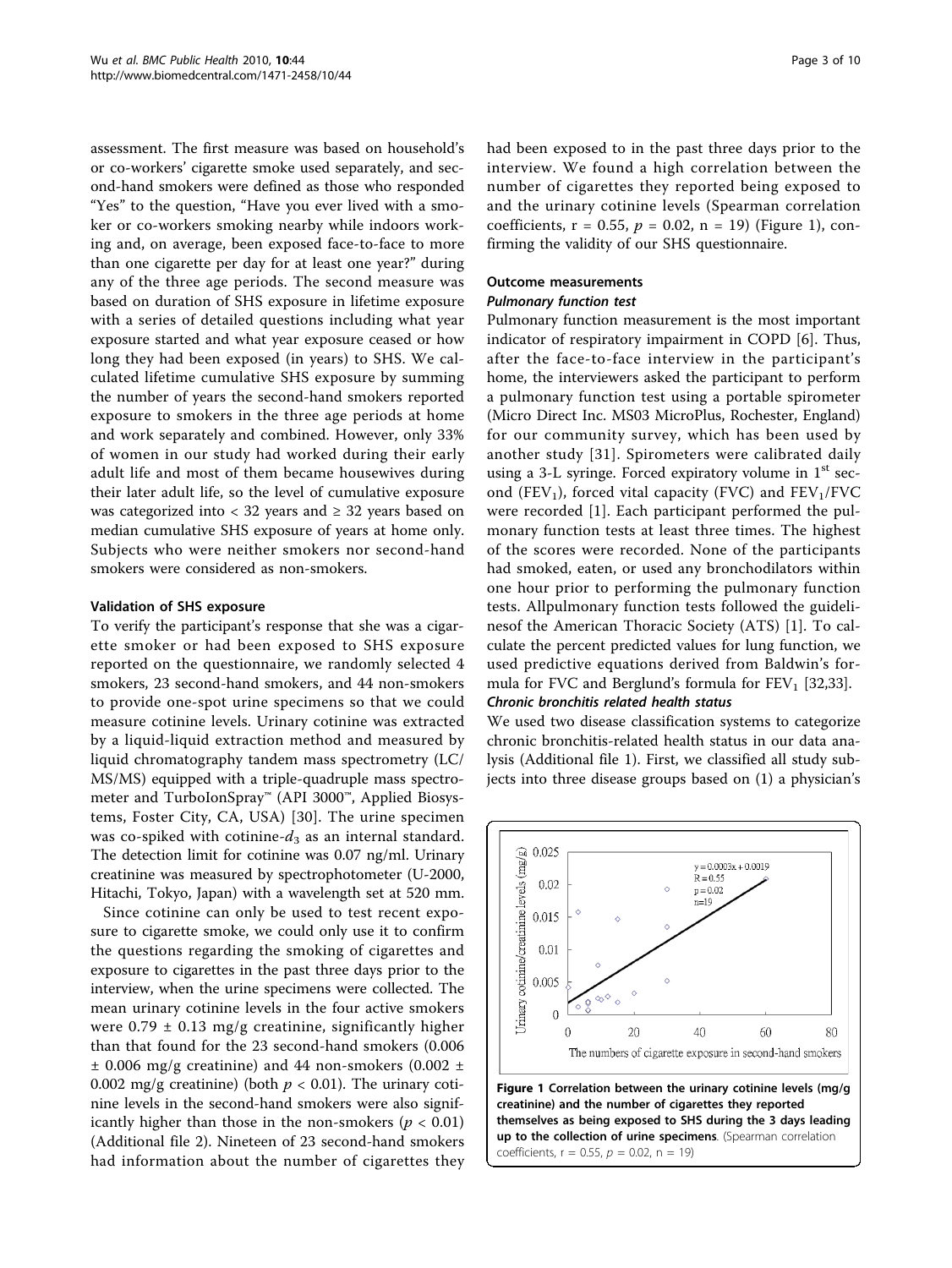diagnosis of chronic bronchitis at least twice in year 1999 and on (2) the ATS criteria for chronic bronchitis (the presence of cough and/or sputum production during the majority of days for at least three consecutive months in the previous two or more successive years) [[1\]](#page-8-0). The three disease groups included 33 chronic bronchitis sufferers (those who satisfied both criteria), 182 probably with chronic bronchitis (those who satisfied any one of criteria), and 205 with no chronic bronchitis (those who satisfied neither set of criteria).

Second, using pulmonary function test data (FEV<sub>1</sub> and FVC), we categorized COPD into various levels of severity as described previously by the National Heart, Lung, and Blood Institute/World Health Organization GOLD criteria (Stages 0-IV) [[6](#page-8-0)]. We classified 230 subjects as being Stage 0, meaning that lung function was normal (FEV<sub>1</sub>/FVC  $\geq$  70% and FEV<sub>1</sub>  $\geq$  80% predicted), 24 as being Stage I, meaning that airflow was mildly limited (FEV<sub>1</sub>/FVC<70% and FEV<sub>1</sub>  $\geq$  80% predicted), 41 as being Stage II, meaning that airflow was increasingly limited (FEV<sub>1</sub>/FVC<70% and 50%  $\leq$  FEV<sub>1</sub><80% predicted), 13 as being Stage III (FEV<sub>1</sub>/FVC<70% and  $30\% \leq FEV_1$ <50% predicted) and finally 4 as being Stage IV ( $FEV<sub>1</sub>/$ FVC<70% and  $FEV_1$ <30% predicted), meaning that air flow was severely limited. We combined the Stage II to Stage IV as one group due to the small sample size. For the same reason, we moved those pulmonary function test scores ranging between  $FEV_1/FVC \ge 70\%$  and 30%  $\le$  $FEV<sub>1</sub> < 80%$  into Stage I group. After combining these groups, 230 could be classified as being Stage 0 (renamed as No COPD), 129 as being Stage I (renamed as Mild COPD) and 58 as being Stage II-IV (renamed as Moderate COPD). Three subjects were excluded because of no pulmonary function test information.

## Statistical Analysis

Paired t-statistics and univariate conditional logistic regression were first used to compare the demographics of the 210 study cases and their age- and districtmatched controls. After we further crosschecked using criteria set by the ATS into three disease groups and severity of COPD,  $\chi^2$  and Fisher's exact tests, or ANOVA statistics, when appropriate, were used to compare the differences of different variables. We used polytomous logistic regressions to elucidate the association between cigarette smoking (yes vs. no) and SHS exposure (yes vs. no), including cumulative SHS exposure categories (<32 and  $\geq$  32 years), and health status outcomes (based on physician diagnosis and ATS criteria, and spirometry by GOLD criteria) in three age periods and then combined these into a lifetime period, adjusting for age, height, educational level, cooking status, burning incense, and tea consumption. Statistical significance of trend in the adjusted odds ratios (AORs) across cigarette smoking and SHS exposure and different health status outcomes were calculated by categorizing variables and treating scored variables as continuous. Multiple linear regressions were used to investigate the relationship between the same individual variables and pulmonary function (FEV<sub>1</sub>, FVC and FEV<sub>1</sub>/FVC). In addition, we calculated the population attributable risk percentages (PAR%) of cigarette smoking and SHS exposure for chronic bronchitis and probable chronic bronchitis, also for severity of COPD [\[34](#page-9-0)]. The data was analyzed using the SAS statistical package; all  $p$ -values were two-sided.

## Results

#### Characteristics of subjects on different health outcomes

Firstly, we had 210 study cases and 210 age- and district-matched controls (Additional file [1\)](#page-7-0). There were no significant differences in the age, height, weight, education levels, and cigarette smoking between the two groups (data not shown). Only 3% of women had ever worked in a restaurant. The mean  $FEV<sub>1</sub>$  levels (L) in the study cases and controls were 1.48  $\pm$  0.42 and 1.64  $\pm$ 0.49 ( $p < 0.01$ ), and the mean FVC levels (L) were 1.90  $\pm$  0.53 and 2.00  $\pm$  0.61 ( $p = 0.02$ ) respectively.

Table [1](#page-4-0) shows the demographic distributions of three disease groups, chronic bronchitis, probable chronic bronchitis and no chronic bronchitis groups. Weight and BMI were significantly different among these three disease groups ( $p = 0.01$ ). Those with chronic bronchitis had significantly lower lung function in  $FEV<sub>1</sub>$ , FVC and  $FEV<sub>1</sub>/FVC$  than either of the other two groups. In addition, the smoking rate in the group of chronic bronchitis was 24.2%, significantly higher than the other two groups (5.8 and 3.9%,  $p < 0.01$ ).

#### Impact of SHS exposure on health status based on physician diagnosis and ATS criteria

As shown in Table [2,](#page-5-0) we analyzed the three disease groups by whether or not they smoked or were exposed to SHS, further categorized into less than 32 years and more than 32 years exposure in their lifetime. Smokers and second-hand smokers were 24.81-fold (95% CI: 5.78-106.38) and 3.65-fold (95% CI: 1.19-11.26) more likely to have chronic bronchitis than the non-smokers. In addition, those with SHS exposure under 32 years had a significantly greater risk (AOR = 4.26, 95%CI: 1.29-14.09) of having chronic bronchitis than non-smokers, though this was not found in those with SHS exposure over 32 years (AOR = 3.02; 95%CI: 0.85-10.70) due to small sample size. For probable chronic bronchitis, we also noted a significant increasing trend of risk by years of SHS exposure compared to those not exposed to SHS (trend test,  $p = 0.01$ ). The PAR% for chronic bronchitis was 23.2% and 47.3% in smokers and those exposed to SHS respectively.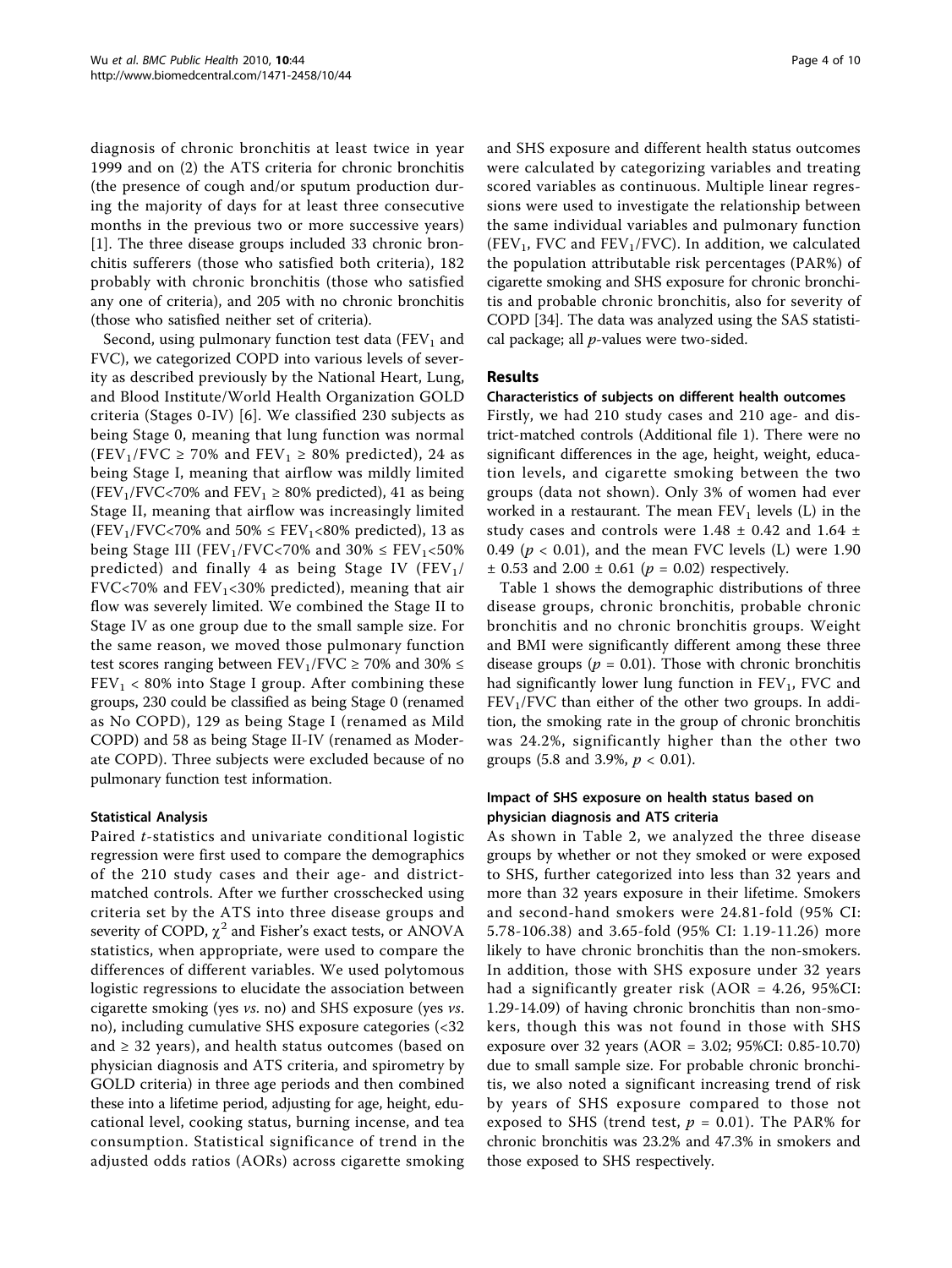| <b>Variables</b>         | Chronic bronchitis<br>Probable chronic bronchitis<br>$(n = 33)$<br>$(n = 182)$ |             | No chronic bronchitis<br>$(n = 205)$ | p-value           |  |
|--------------------------|--------------------------------------------------------------------------------|-------------|--------------------------------------|-------------------|--|
| Mean (SD)                |                                                                                |             |                                      |                   |  |
| Age (yrs)                | 65.2 (12.3)                                                                    | 64.6 (9.1)  | 64.5 (9.7)                           | 0.94              |  |
| Height (cm)              | 154.5 (4.3)                                                                    | 155.5(5.7)  | 155.2 (4.8)                          | 0.59              |  |
| Weight (kg)              | 54.0 (10.0)                                                                    | 57.7 (7.5)  | 58.5 (7.5)                           | 0.01              |  |
| <b>BMI</b>               | 22.6 (3.9)                                                                     | 23.9(3.0)   | 24.3(3.1)                            | 0.01              |  |
| Pulmonary function test  |                                                                                |             |                                      |                   |  |
| $FEV_1(L)$               | 1.33 $(0.52)^a$                                                                | 1.51(0.40)  | 1.64(0.48)                           | < 0.01            |  |
| FVC (L)                  | 1.74 $(0.58)^a$                                                                | 1.94(0.52)  | 2.00(0.62)                           | 0.05              |  |
| $FEV1/FVC$ (%)           | 76.1 $(17.1)^a$                                                                | 78.9 (15.0) | 83.8 (15.5)                          | < 0.01            |  |
| N(% )                    |                                                                                |             |                                      |                   |  |
| Education levels         |                                                                                |             |                                      |                   |  |
| $\ge$ junior high school | 5(15.2)                                                                        | 32 (17.6)   | 34 (16.6)                            | 0.67              |  |
| primary school           | 16 (48.5)                                                                      | 93 (51.1)   | 117(57.1)                            |                   |  |
| illiteracy               | 12 (36.4)                                                                      | 57 (31.3)   | 54 (26.3)                            |                   |  |
| Cigarette smoking        |                                                                                |             |                                      |                   |  |
| no                       | 25 (75.8)                                                                      | 172 (94.5)  | 197 (96.1)                           | $<0.01b$          |  |
| yes                      | 8(24.2)                                                                        | 10(5.5)     | 8(3.9)                               |                   |  |
| Alcohol consumption      |                                                                                |             |                                      |                   |  |
| no                       | 33 (100)                                                                       | 176 (96.7)  | 200 (97.6)                           | $0.14^{b}$        |  |
| yes                      | $\mathbf{0}$                                                                   | 6(3.4)      | 5(2.5)                               |                   |  |
| Tea consumption          |                                                                                |             |                                      |                   |  |
| no                       | 31 (93.9)                                                                      | 152 (83.5)  | 164 (80.0)                           | 0.13 <sup>b</sup> |  |
| yes                      | 2(6.1)                                                                         | 30 (16.5)   | 41 (20.0)                            |                   |  |
| Burning incense          |                                                                                |             |                                      |                   |  |
| no                       | 14(42.4)                                                                       | 81 (44.5)   | 89 (43.4)                            | 0.96              |  |
| yes                      | 19 (57.6)                                                                      | 101(55.5)   | 116 (56.6)                           |                   |  |
| Cooking status           |                                                                                |             |                                      |                   |  |
| no                       | 2(6.1)                                                                         | 9(5.0)      | 6(2.9)                               | 0.50 <sup>b</sup> |  |
| Yes                      | 31 (93.9)                                                                      | 173 (95.1)  | 199 (97.1)                           |                   |  |

<span id="page-4-0"></span>Table 1 Demographic characteristics of chronic bronchitis, probable chronic bronchitis, and no chronic bronchitis according to physician diagnosis and ATS criteria (n = 420)<sup>a</sup>

<sup>a</sup>Three subjects did not have complete lung function test information

<sup>b</sup>Fisher's exact test.

## Impact of SHS exposure on health status based on spirometry by GOLD criteria

Table [3](#page-5-0) shows smokers and second-hand smokers were 6.49-fold (95% CI: 1.61-26.25) and 3.84-fold (95% CI: 1.72-8.60) more likely to have moderate COPD than the non-smokers. In addition, those with SHS exposure under 32 years (AOR = 3.31, 95%CI: 1.36-8.06) and over 32 years (AOR = 4.43, 95%CI: 1.85-10.60) had significantly greater risks of having moderate COPD than nonsmokers. We also noted a significant increasing trend of risk of having mild COPD and moderate COPD by years of SHS exposure, compared to those not exposed to SHS (trend test,  $p = 0.01$  and  $< 0.01$  respectively). Smokers, making up a small percentage of our study population, had a PAR% of 8.9% and 7.3% for mild COPD and moderate COPD, whereas second-hand smokers, making up 62% of our study population, had a PAR% of 26.5% and 56.2% for mild and moderate COPD.

#### Impact of SHS exposure on pulmonary function status

Using  $FEV_1$ , FVC or  $FEV_1/FVC$  ratio as an outcome indicator, we found there was a more significant worsening in mean  $FEV_1$  values in smokers (246 mL,  $p < 0.01$ ) and second-hand smokers (104 mL,  $p = 0.01$ ) than in nonsmokers, after adjusting for other covariates (data not shown). In addition, mean  $FEV<sub>1</sub>$  values significantly decreased 113 mL ( $p = 0.01$ ) and 95 mL ( $p = 0.04$ ) in subjects exposed to SHS  $\geq$  32 years and < 32 years respectively, compared to those in non-smokers, after adjusting for cigarette smoking and other covariates (Table [4](#page-6-0)). Similar results were found when we used  $FEV<sub>1</sub>/FVC$  ratio as an indicator (Table [4](#page-6-0)). No significant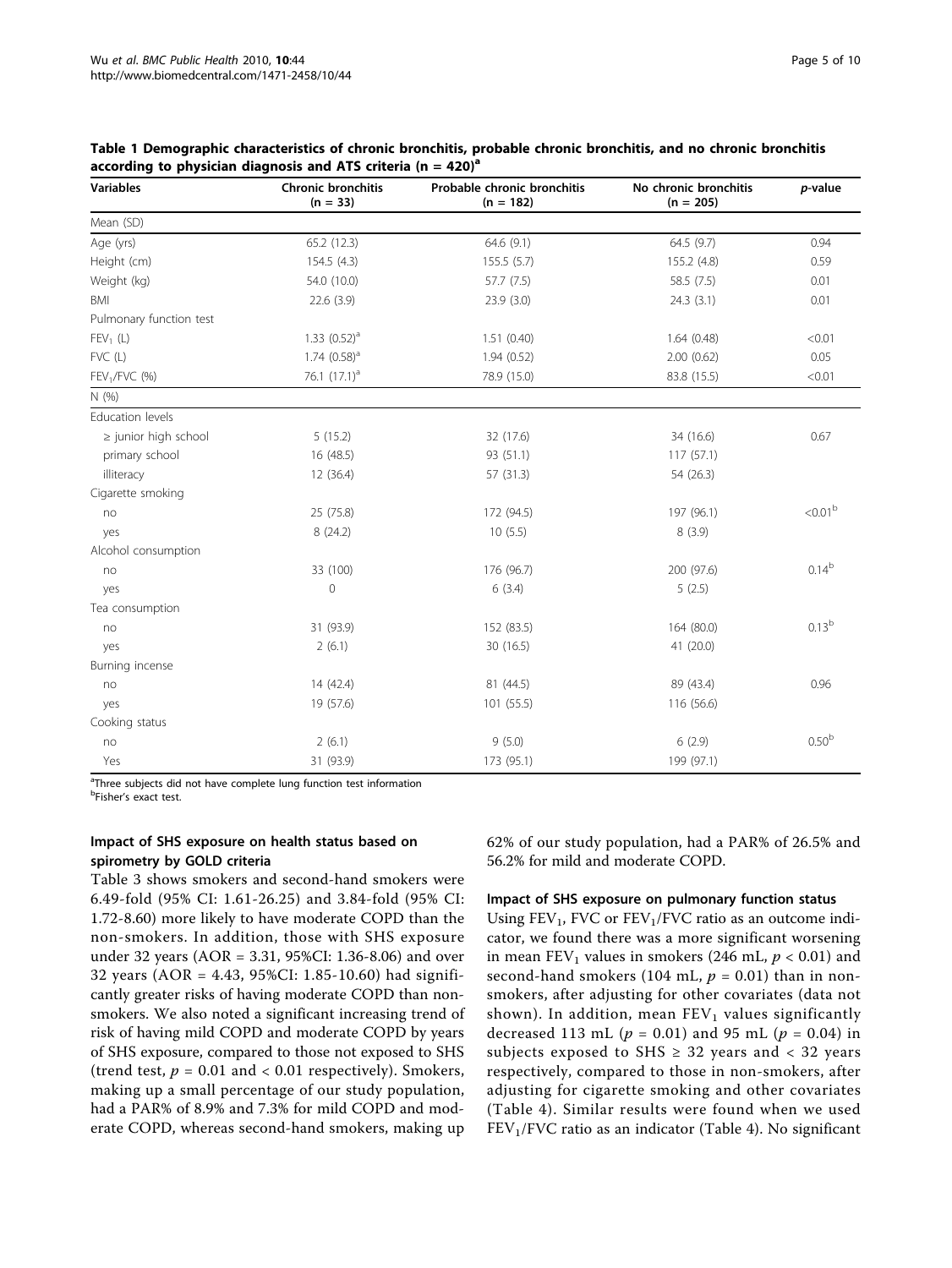| <b>Variables</b>                                        | No chronic bronchitis<br>$(n = 205)$ |            | Probable chronic bronchitis<br>$(n = 182)$ |                | Chronic bronchitis ( $n = 33$ ) |                                  |                |  |
|---------------------------------------------------------|--------------------------------------|------------|--------------------------------------------|----------------|---------------------------------|----------------------------------|----------------|--|
|                                                         | N(%)                                 | N(%)       | AOR (95%CI) <sup>a</sup>                   | <b>PAR (%)</b> | N(%)                            | AOR (95%CI) <sup>a</sup>         | <b>PAR (%)</b> |  |
| Cigarette smoking/SHS status                            |                                      |            |                                            |                |                                 |                                  |                |  |
| Non-smoker                                              | 76 (37.1)                            | 52 (28.6)  |                                            |                | 4(12.1)                         |                                  |                |  |
| Second-hand smoker                                      | 121 (59.0)                           | 120 (65.9) | 1.57 (1.00-2.45)                           | 23.8           | 21(63.6)                        | 3.65 $(1.19-11.26)^{c}$          | 47.3           |  |
| Smoker                                                  | 8(3.9)                               | 10(5.5)    | 1.99 (0.72-5.48)                           | 2.6            | 8(24.2)                         | 24.81 (5.78-106.38) <sup>c</sup> | 23.2           |  |
| Cigarette smoking and<br>cumulative SHS exposure (year) |                                      |            |                                            |                |                                 |                                  |                |  |
| Non-smoker                                              | 76 (37.1)                            | 52 (28.6)  |                                            |                | 4(12.1)                         |                                  |                |  |
| Second-hand smoker                                      |                                      |            |                                            |                |                                 |                                  |                |  |
| $1 <$ SHS $<$ 32                                        | 67(32.7)                             | 53 (29.1)  | $1.24(0.74-2.10)$                          |                | 13 (39.4)                       | 4.26 $(1.29 - 14.09)^c$          |                |  |
| SHS > 32                                                | 54 (26.3)                            | 67 (36.8)  | $1.93(1.16 - 3.23)^{b}$                    |                | 8(24.2)                         | 3.02 $(0.85 - 10.70)^{b,c}$      |                |  |
| Smoker                                                  | 8(3.9)                               | 10(5.5)    | 2.00 (0.73-5.51)                           |                | 8(24.2)                         | 24.74 (5.77-106.15)              |                |  |

<span id="page-5-0"></span>Table 2 Relationships between cigarette smoking and SHS exposure in lifetime status and chronic bronchitis and probable chronic bronchitis according to physician diagnosis and ATS criteria.

<sup>a</sup>AOR: Adjusting for age, secondhand smoke status, height, education level, cooking status, burning incense and tea consumption.

b Trend test from non-SHS, 1<SHS<32, to SHS  $\boxtimes$  32 years in probable chronic bronchitis:  $p = 0.01$ ; and in chronic bronchitis:  $p = 0.12$ .<br>Trend test from no chronic bronchitis, probable chronic bronchitis, to chronic br

Trend test from no chronic bronchitis, probable chronic bronchitis, to chronic bronchitis in secondhand smokers:  $p = 0.01$  ( $p = 0.05$  in 1<SHS<32 years and  $p =$ 0.01 in SHS  $\boxtimes$  32 years); and in smoker:  $p < 0.01$ .

effects of cigarette smoking and SHS exposure on FVC measurements were observed (data not shown).

## based on duration of SHS exposure at home, rather than household-reported cigarette smoke use alone.

#### **Discussion**

#### Main findings of this study

This study indicates that, besides cigarette smoking, SHS exposure significantly increases the risk of chronic bronchitis in non-smoking Taiwanese women by using different outcome indicators, including physician-diagnosis/ATS criteria, the severity of COPD [[6](#page-8-0)] and pulmonary function (FEV<sub>1</sub> or  $FEV<sub>1</sub>/FVC$  ratio) impairment. We also used the urinary cotinine levels for the validation of self-report to SHS exposure. These results were also seen when exposure assessment was

Our results of increased risk of chronic bronchitis with SHS exposure in women concur with some previous studies [[24,26](#page-8-0),[27\]](#page-8-0). However, some of the studies have shown mixed results (Additional file [3](#page-7-0)). The definitions of COPD/chronic bronchitis may be one of the reasons. We used two sets of disease classification of chronic bronchitis concurrently, to reduce the possibility of misclassification of our surveyed subjects and illustrate the effect of chronic bronchitis more clearly. One case-control study conducted by Kalandidi and his colleagues found that women married to smokers and exposed to  $\leq 1$  pack/day were at 2.5 times (95%)

Table 3 Relationships between cigarette smoking and SHS exposure in lifetime status and the severity of COPD according to GOLD criteria.

| <b>Variables</b>                                     | No COPD<br>$(n = 230)$ | Mild COPD $(n = 129)$ |                          |                | Moderate COPD $(n = 58)$ |                                   |                |
|------------------------------------------------------|------------------------|-----------------------|--------------------------|----------------|--------------------------|-----------------------------------|----------------|
|                                                      | N(%)                   | N(96)                 | AOR (95%CI) <sup>a</sup> | <b>PAR (%)</b> | N(%)                     | AOR (95%CI) <sup>a</sup>          | <b>PAR (%)</b> |
| Cigarette smoking/SHS status                         |                        |                       |                          |                |                          |                                   |                |
| Non-smoker                                           | 90 (39.1)              | 32 (24.8)             |                          |                | 9(15.5)                  |                                   |                |
| Second-hand smoker                                   | 133 (57.8)             | 83 (64.3)             | 1.76 (1.06-2.93)         | 26.5           | 44 (75.9)                | 3.84 $(1.72 - 8.60)$ <sup>c</sup> | 56.2           |
| Smoker                                               | 7(3.0)                 | 14 (10.9)             | 7.01 (2.52-19.51)        | 8.9            | 5(8.6)                   | 6.49 $(1.61 - 26.15)^c$           | 7.3            |
| Cigarette smoking and cumulative SHS exposure (year) |                        |                       |                          |                |                          |                                   |                |
| Non-smoker                                           | 90(39.1)               | 32 (24.8)             |                          |                | 9(15.5)                  |                                   |                |
| Second-hand smoker                                   |                        |                       |                          |                |                          |                                   |                |
| $1 <$ SHS $<$ 32                                     | 73 (31.7)              | 38 (29.5)             | 1.48 (0.82-2.68)         |                | 20(34.5)                 | 3.31 $(1.36 - 8.06)^c$            |                |
| SHS > 32                                             | 60(26.1)               | 45 (34.9)             | 2.05 $(1.16 - 3.64)^b$   |                | 24 (41.4)                | 4.43 $(1.85 - 10.60)^{b,c}$       |                |
| Smoker                                               | 7(3.0)                 | 14 (10.9)             | 7.04 (2.53-19.61)        |                | 5(8.6)                   | $6.51(1.61 - 26.32)$              |                |

a AOR: Adjusting for age, secondhand smoke status, height, education level, cooking status, burning incense and tea consumption.

b Trend test from Non-SHS, 1<SHS<32, to SHS  $\boxtimes$  32 years in Mild COPD:  $p = 0.01$ ; and in Moderate COPD:  $p < 0.01$ .<br>
Strend test from No COPD, Mild COPD, to Moderate COPD in second-band smoker;  $p < 0.01$  ( $p < 0.01$  in 1<

Trend test from No COPD, Mild COPD, to Moderate COPD in second-hand smoker:  $p < 0.01$  ( $p < 0.01$  in 1<SHS<32 years and SHS  $\boxtimes$  32 years); and in smoker:  $p <$ 0.01.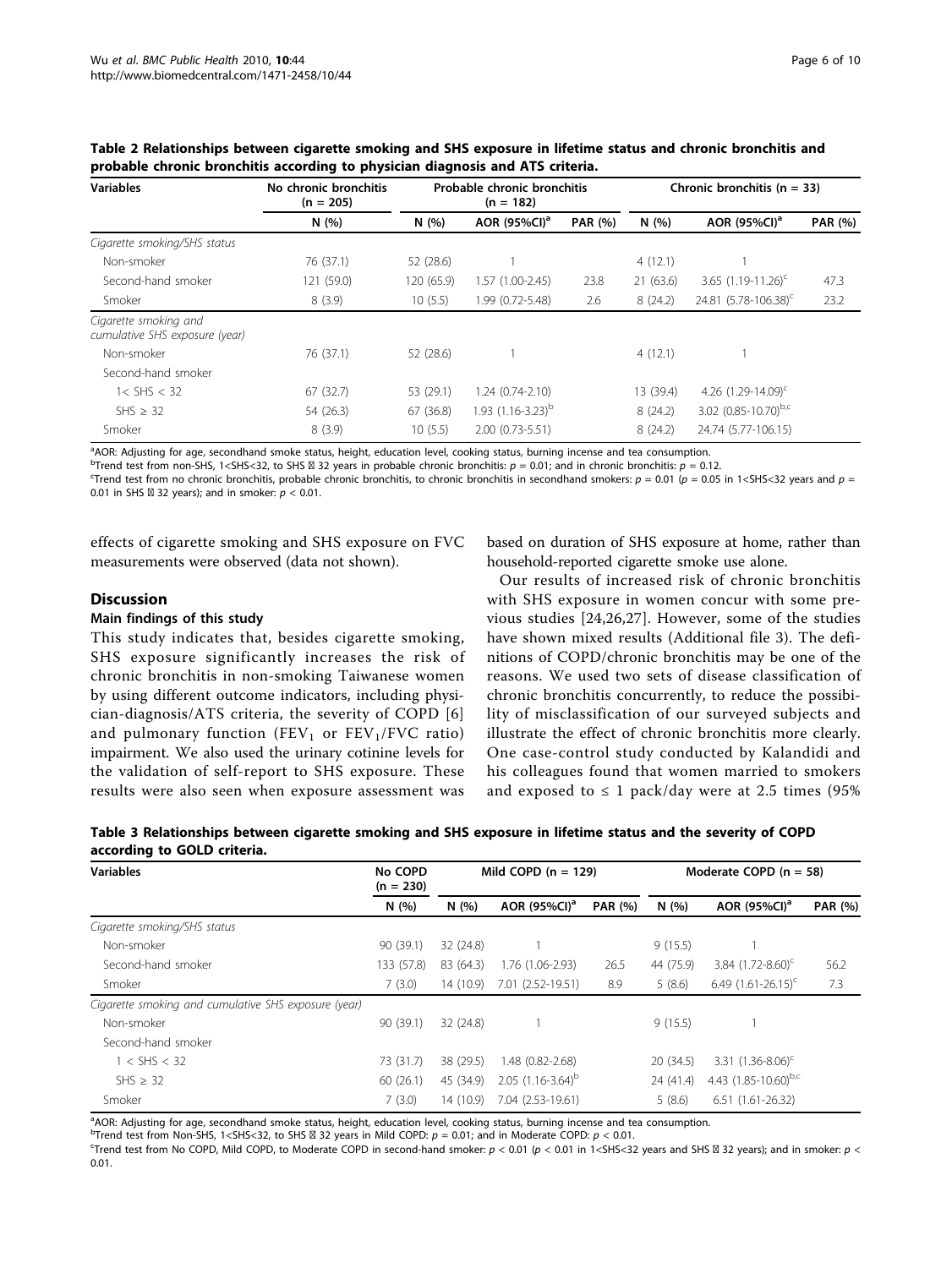<span id="page-6-0"></span>

|  | Table 4 Predictors of absolute FEV <sub>1</sub> level and FEV <sub>1</sub> /FVC (%): in a multiple linear regression model <sup>a</sup> |  |
|--|-----------------------------------------------------------------------------------------------------------------------------------------|--|
|--|-----------------------------------------------------------------------------------------------------------------------------------------|--|

| <b>Variables</b>                                   |     |                                    | <b>Adjusted analysis</b> |         |                                        | <b>Adjusted analysis</b> |                 |
|----------------------------------------------------|-----|------------------------------------|--------------------------|---------|----------------------------------------|--------------------------|-----------------|
|                                                    | N   | <b>FEV1 (L)</b><br>(mean $\pm$ SD) | $\beta$ (SE)             | p-value | <b>FEV1/FVC (%)</b><br>(mean $\pm$ SD) | $\beta$ (SE)             | <i>p</i> -value |
| Age                                                | 417 | $1.56 \pm 0.46$                    | $-0.022(0.002)$          | < 0.01  | $81.10 \pm 15.59$                      | $-0.134(0.090)$          | 0.14            |
| Height                                             | 417 |                                    | 0.021(0.004)             | < 0.01  |                                        | 0.421(0.146)             | < 0.01          |
| Education levels                                   |     |                                    |                          |         |                                        |                          |                 |
| ≥junior high school                                | 71  | $1.80 \pm 0.41$                    |                          |         | $80.94 \pm 14.79$                      |                          |                 |
| primary school                                     | 225 | $1.59 \pm 0.46$                    | $-0.044(0.053)$          | 0.41    | $81.04 \pm 15.79$                      | 1.820 (2.142)            | 0.4             |
| illiteracy                                         | 121 | $1.37 \pm 0.40$                    | $-0.079(0.063)$          | 0.21    | $81.32 \pm 15.79$                      | 3.068 (2.554)            | 0.23            |
| Cigarette smoking and cumulative SHS exposure year |     |                                    |                          |         |                                        |                          |                 |
| Non-smoker                                         | 131 | $1.60 \pm 0.41$                    |                          |         | $86.83 \pm 12.57$                      |                          |                 |
| Second-hand smoker                                 |     |                                    |                          |         |                                        |                          |                 |
| 1 < SHS < 32                                       | 131 | $1.63 \pm 0.47$                    | $-0.095(0.046)$          | 0.04    | $80.70 \pm 14.75$                      | $-5.807(1.900)$          | < 0.01          |
| $SHS \geq 32$                                      | 129 | $1.51 \pm 0.47$                    | $-0.113(0.046)$          | 0.01    | $77.07 \pm 16.86$                      | $-9.436(1.869)$          | < 0.01          |
| Smoker                                             | 26  | $1.29 \pm 0.50$                    | $-0.246(0.079)$          | < 0.01  | 74.24 ± 18.18                          | $-11.592(3.226)$         | < 0.01          |
| Burning incense                                    |     |                                    |                          |         |                                        |                          |                 |
| no                                                 | 182 | $1.63 \pm 0.47$                    |                          |         | $81.70 \pm 15.57$                      |                          |                 |
| yes                                                | 235 | $1.51 \pm 0.44$                    | $-0.091(0.037)$          | 0.02    | $80.64 \pm 15.62$                      | $-1.654(1.523)$          | 0.28            |
| Cooking status                                     |     |                                    |                          |         |                                        |                          |                 |
| no                                                 | 17  | $1.56 \pm 0.48$                    |                          |         | $83.80 \pm 15.69$                      |                          |                 |
| yes                                                | 400 | $1.56 \pm 0.46$                    | 0.012(0.094)             | 0.9     | $80.99 \pm 15.59$                      | $-2.243(3.805)$          | 0.56            |

<sup>a</sup>Three subjects did not have complete lung function test information.

CI: 1.3-5.0) a greater risk of having COPD than those married to non-smokers, but did not find a similar increase in women whose spouses smoked > 1 pack/ day [[24\]](#page-8-0). Simoni and his colleagues, performing a similar study, found female spouses of smokers to be at 2.24 times (95%CI: 1.40-3.58) more risk to have obstructive lung disease than those married to nonsmokers. Unfortunately, this study population covered asthma or emphysema disease and this might reflect the complex nature of the disease [[27](#page-8-0)]. In a longitudinal study, Sandler and his colleagues followed 14,783 healthy subjects exposed to SHS for 12 years and found that the estimated relative risk (RR) of death for emphysema or bronchitis was 5.65 (95% CI: 1.19-26.8); this result may be confounded by the small number of deaths (13) in that study [[26\]](#page-8-0).

A dose-response relationship was noted between duration of SHS exposure at home by the cut-point of 32 SHS exposure years and COPD severity based on spirometry, although it was present based on the criteria of physician diagnosis and crosschecked with ATS criteria. The probable reason is: the category of disease phenotype by ATS criteria, which was subjective, was not as accurate as by pulmonary function tests, which was objective. One study reported that only those with long duration of SHS exposure (42 years or more at home) were at increased risk of COPD (AORs:1.55; 95% CI:1.09-2.21) [[17](#page-8-0)]. Thus, our findings add additional information about the association of cumulative SHS exposure with COPD risk in non-smokers.

Cotinine in urine is widely used as a biomarker of SHS exposure in epidemiology studies [[35](#page-9-0)]. Although our study relied on self-reports of SHS exposure, we measured urinary cotinine levels in a subset of study subjects to verify the questionnaire data, as similarly done with other studies [[23,27,28](#page-8-0)]. We found the urinary cotinine levels in smokers, second-hand smokers and non-smokers to agree well with a report that urinary excretion of the nicotine metabolites in smokers is approximately one hundred times higher than that observed in second-hand smokers and non-smokers [[36](#page-9-0)]. In our study, the more exposure to SHS our second-hand smokers self-reported per day, the higher their cotinine levels, confirming the validity of response to the questionnaire item. This agreement has been found by others [[37-39\]](#page-9-0). Eisner and his colleagues reported the first study indicating that the highest urine cotinine tertile was associated with poorer COPD severity scores both in cross-sectional or 1-year follow-up study [\[18](#page-8-0)], which adds substantive additional evidence that SHS exposure is deleterious for patients with COPD by objective measures of urinary cotinine levels.

#### What this study adds

PAR% has been used to judge priorities for public health action [[34,40](#page-9-0)]. Because there is a high prevalence of cigarette smoking in Caucasian men and women, several studies in those countries have considered the PAR% with regard to smoking and COPD [[8,](#page-8-0)[41,42](#page-9-0)]. The smoking attributable fraction of COPD mortality in the United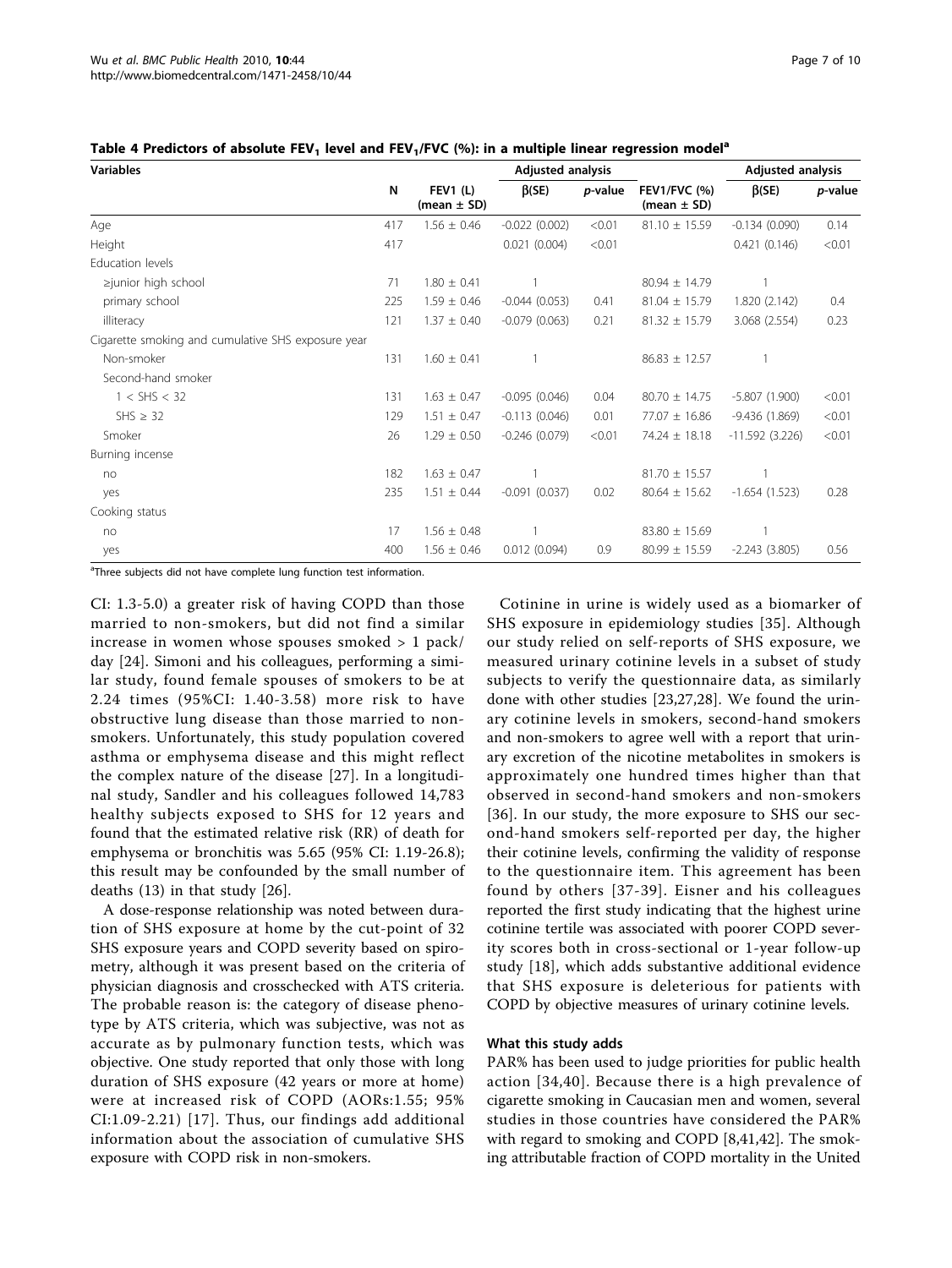<span id="page-7-0"></span>States has been reported to be 69.4% for women. In that same time period, smoking was prevalent in 28.3-31.6% of the women and 31.8-40.6% of the men in the United States [[8](#page-8-0)]. In Taiwan, the gap in smoking prevalence between women and men (3-4% vs. 55-60%) is much wider, so using PAR% would be helpful to study the contribution of SHS exposure to the risk of chronic bronchitis. Eisner and his colleagues reported that the PAR% was eleven percent for the highest quartile of home SHS exposure and seven percent for work exposure, though it is not known how they calculated these percentages [[17\]](#page-8-0).

The results of the above studies are, except for age, based on a single risk factor without regard to other factors [[27,](#page-8-0)[41\]](#page-9-0). Using a multivariate model to calculate summary PAR% [\[34](#page-9-0)], we found although the AORs for chronic bronchitis for smokers is high, the prevalence of cigarette smoking among women is low. This made the PAR% for chronic bronchitis caused by cigarette smoking to be quite low (23.2%) (Table [2\)](#page-5-0). In contrast, we found the AORs for chronic bronchitis showed that women exposed to SHS were 3.65 times more likely than those not exposed to SHS to have chronic bronchitis. This risk combined with a very high prevalence rate for exposure to SHS yielded a 47.3 PAR%, higher than the report from Simoni and his colleagues (adjusted PAR% = 12%) [[27\]](#page-8-0), making SHS a more important public health issue in non-smoking women. Similar results of PAR% occurred when we analyzed the SHS-attributable fraction of COPD severity (Table [3](#page-5-0)). The above results suggest that SHS exposure may be the underlying reason for the high prevalence of chronic bronchitis among non-smoking Taiwanese women. As shown in our female population, who smoke relatively rarely (3-4%), but live with high male smoking prevalence (55-62%) [[9](#page-8-0)], this provides a good opportunity to add information on poorly investigated respiratory disease effects of lifetime SHS exposure in Taiwanese nonsmoking women.

#### Limitations of this study

Our study has some limitations. First, the prevalence rate for chronic bronchitis in women was relatively low, probably because we required that each woman must be diagnosed as having chronic bronchitis at least twice that year in order to be included as an experimental case from our national claims data. This would cause an underestimation. Second, we have only randomly selected about 17% study cases for interview to date and the response rates in the groups of study cases and controls were about sixty-seven percent, which was not very high. This might increase the likelihood of selection bias; however, the age of responders and non-responders was comparable, and unlikely to bias our results. In addition, subjects were blinded to the purpose of our study, so their concern about lung function with their exposure or disease outcome should not cause bias in our study. Third, in this study, there was probably some recall bias regarding estimates of lifetime exposure status. Still, the misclassification of exposure is likely to be random, which would have null effect on our results. Regardless, we were still able to find significant risk, suggesting that this bias might not exert much influence on our results.

## Conclusion

In conclusion, we found a dose-response trend on the effect of lifetime exposure to SHS and risk for chronic bronchitis, with SHS exposure accounting for 47.3% of the attributable risks of having chronic bronchitis. Our findings add additional evidence to the growing body of knowledge supporting the great need for health policies to ensure that a smoke-free environment is created and maintained for the public to decrease the risk of adverse health consequences by non-smokers exposed to SHS.



#### Acknowledgements

This research was supported by grants from the National Science Council, Taiwan (NSC 95-2314-B-037-109-MY3), from the Center of Excellence for Environmental Medicine, Kaohsiung Medical University, Taiwan (KMU-EM-97- 1.2a), from Kaohsiung Medical University Hospital (KMUH 98-8R05), and from the Kaohsiung Armed Forces General Hospital, Taiwan (9703). We thank Professor Tzy-Jyun Yao and research assistant Jih-Shin Liu at the National Health Research Institute for helping us search Taiwan's National Health Insurance Bureau database and find potential study subjects, as well as all the interviewers who worked very hard as they conducted personal interviews in the homes of our study participants.

#### Author details

<sup>1</sup>Graduate Institute of Occupational Safety and Health, Kaohsiung Medical University, Kaohsiung, Taiwan. <sup>2</sup>Chest Medicine, Medical Department, Kaohsiung Armed Forces General Hospital, Kaohsiung, Taiwan. <sup>3</sup>Division of Pulmonology, Department of Internal Medicine, Kaohsiung Medical University, Kaohsiung, Taiwan. <sup>4</sup>Division of Environmental Health and Occupational Medicine, National Health Research Institutes, Miaoli, Taiwan. 5 School of Public Health, Kaohsiung Medical University, Kaohsiung, Taiwan. 6 Department of Family Medicine, Kaohsiung Medical University Hospital, Kaohsiung, Taiwan. <sup>7</sup> Department of Environmental Health, Harvard School of Public Health, Boston, MA, USA. <sup>8</sup>Department of Occupational Medicine,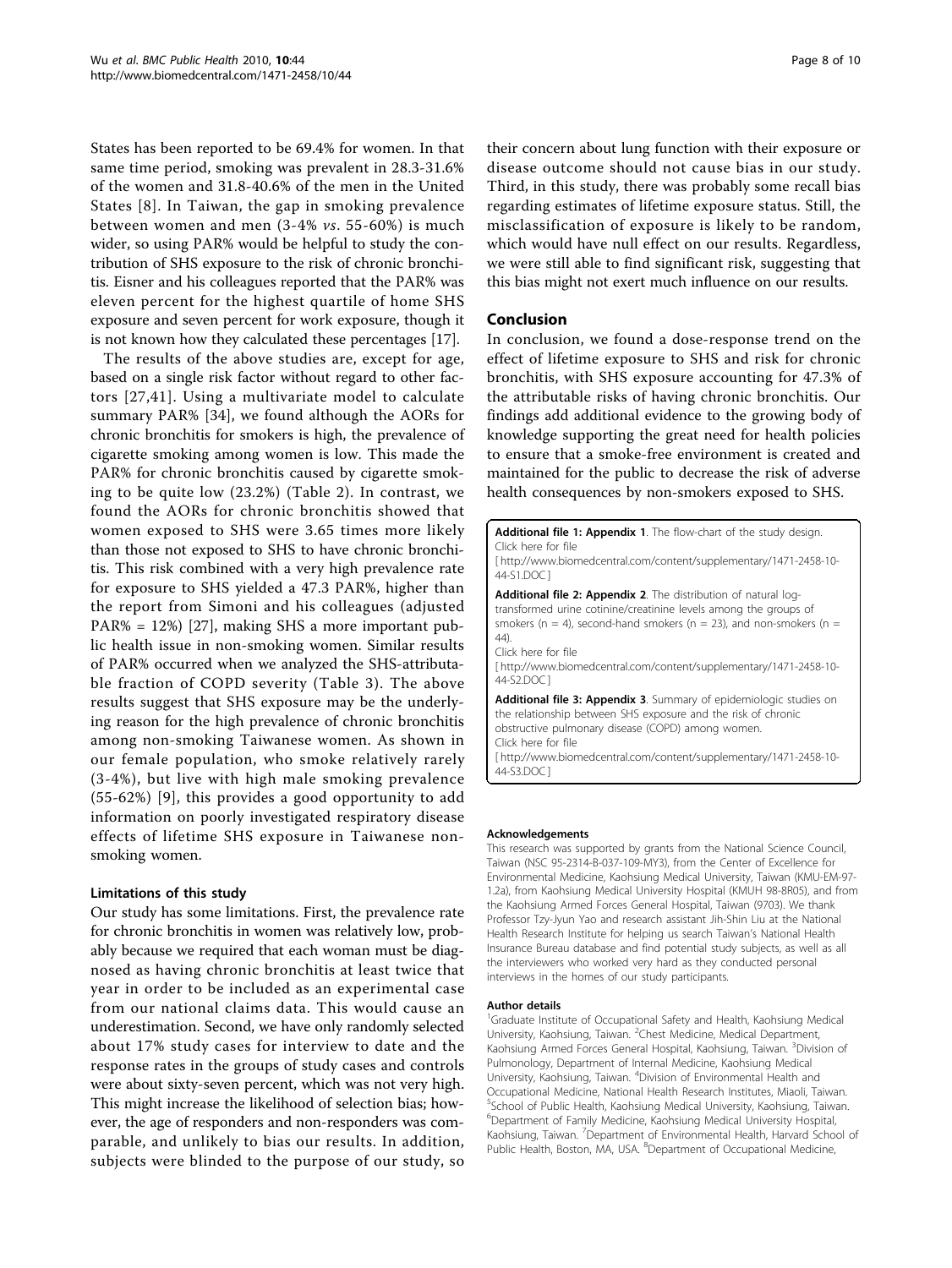<span id="page-8-0"></span>Kaohsiung Municipal Hsiao-Kang Hospital, Kaohsiung, Taiwan. <sup>9</sup>Center of Excellence for Environmental Medicine, Kaohsiung Medical University, Kaohsiung, Taiwan.

#### Authors' contributions

WC was responsible for data collection, statistical analysis, data interpretation, and wrote the first draft of the manuscript. FN, CI, HJ and CS contributed the clinical data collection, data interpretation and critical revision of the manuscript. WK was responsible for urinary cotinine and creatinine measurement for quality assurance and critical revision of the manuscript. LC contributed the statistical analysis, data interpretation and critical revision of the manuscript. HC and LC co-wrote the study design, and contributed to the statistical analysis, data interpretation and critical revision of the manuscript. CD was responsible for study supervision and critical revision of the manuscript. WM created the original study design, and was responsible for protocol development, survey design, data interpretation and critical revision of the manuscript. All authors read and approved the final version.

#### Competing interests

The authors declare that they have no competing interests.

#### Received: 6 November 2009

Accepted: 28 January 2010 Published: 28 January 2010

#### References

- 1. American Thoracic Society: [Standards for the diagnosis and care of](http://www.ncbi.nlm.nih.gov/pubmed/7582322?dopt=Abstract) [patients with chronic obstructive pulmonary disease.](http://www.ncbi.nlm.nih.gov/pubmed/7582322?dopt=Abstract) Am J Respir Crit Care Med 1995, 152(5 Pt 2):S77-S83.
- 2. Halbert RJ, Natoli JL, Gano A, Badamgarav E, Buist AS, Mannino DM: [Global](http://www.ncbi.nlm.nih.gov/pubmed/16611654?dopt=Abstract) [burden of COPD: systematic review and meta-analysis.](http://www.ncbi.nlm.nih.gov/pubmed/16611654?dopt=Abstract) Eur Respir J 2006, 28(3):523-532.
- 3. Murray CJ, Lopez AD: [Alternative projections of mortality and disability](http://www.ncbi.nlm.nih.gov/pubmed/9167458?dopt=Abstract) [by cause 1990-2020: Global Burden of Disease Study.](http://www.ncbi.nlm.nih.gov/pubmed/9167458?dopt=Abstract) Lancet 1997, 349(9064):1498-1504.
- Asia Pacific COPD Roundtable Group: [Global initiative for chronic](http://www.ncbi.nlm.nih.gov/pubmed/15691232?dopt=Abstract) [obstructive lung disease strategy for the diagnosis, management and](http://www.ncbi.nlm.nih.gov/pubmed/15691232?dopt=Abstract) [prevention of chronic obstructive pulmonary disease: an Asia-Pacific](http://www.ncbi.nlm.nih.gov/pubmed/15691232?dopt=Abstract) [perspective.](http://www.ncbi.nlm.nih.gov/pubmed/15691232?dopt=Abstract) Respirology 2005, 10(1):9-17.
- 5. Department of Health: Health Statistics. Vital statistics Taipei, Taiwan: Department of Health, Executive Yuan, ROCII:2000-2008.
- Rabe KF, Hurd S, Anzueto A, Barnes PJ, Buist SA, Calverley P, Fukuchi Y, Jenkins C, Rodriguez-Roisin R, van Weel C, Zielinski J: [Global strategy for](http://www.ncbi.nlm.nih.gov/pubmed/17507545?dopt=Abstract) [the diagnosis, management, and prevention of chronic obstructive](http://www.ncbi.nlm.nih.gov/pubmed/17507545?dopt=Abstract) [pulmonary disease: GOLD executive summary.](http://www.ncbi.nlm.nih.gov/pubmed/17507545?dopt=Abstract) Am J Respir Crit Care Med 2007, 176(6):532-555.
- 7. Mannino DM, Buist AS: [Global burden of COPD: risk factors, prevalence,](http://www.ncbi.nlm.nih.gov/pubmed/17765526?dopt=Abstract) [and future trends.](http://www.ncbi.nlm.nih.gov/pubmed/17765526?dopt=Abstract) Lancet 2007, 370(9589):765-773.
- 8. Davis RM, Novotny TE: [The epidemiology of cigarette smoking and its](http://www.ncbi.nlm.nih.gov/pubmed/2782765?dopt=Abstract) [impact on chronic obstructive pulmonary disease.](http://www.ncbi.nlm.nih.gov/pubmed/2782765?dopt=Abstract) Am Rev Respir Dis 1989, 140(3 Pt 2):S82-S84.
- 9. Bureau of Tobacco and Alcohol Monopoly: Annual Report of Tobacco, Alcohol Consumption Investigation in Taiwan Area Taipei, Taiwan: Bureau of Tobacco and Alcohol Monopoly, Taiwan Provincial Government1974-1996.
- 10. Lee CH, Ko YC, Goggins W, Huang JJ, Huang MS, Kao EL, Wang HZ: [Lifetime environmental exposure to tobacco smoke and primary lung](http://www.ncbi.nlm.nih.gov/pubmed/10817117?dopt=Abstract) [cancer of non-smoking Taiwanese women.](http://www.ncbi.nlm.nih.gov/pubmed/10817117?dopt=Abstract) Int J Epidemiol 2000, 29(2):224-231.
- 11. Bureau of Health Promotion: Taiwan Tobacco Control Annual Report Taipei, Taiwan: Bureau of Health Promotion, Department of Health, ROC 2009.
- 12. Liu BQ, Peto R, Chen ZM, Boreham J, Wu YP, Li JY, Campbell TC, Chen JS: [Emerging tobacco hazards in China: 1. Retrospective proportional](http://www.ncbi.nlm.nih.gov/pubmed/9822393?dopt=Abstract) [mortality study of one million deaths.](http://www.ncbi.nlm.nih.gov/pubmed/9822393?dopt=Abstract) BMJ 1998, 317(7170):1411-1422.
- 13. Daisey JM: [Tracers for assessing exposure to environmental tobacco](http://www.ncbi.nlm.nih.gov/pubmed/10350517?dopt=Abstract) [smoke: what are they tracing?.](http://www.ncbi.nlm.nih.gov/pubmed/10350517?dopt=Abstract) Environ Health Perspect 1999, 107(Suppl 2):319-327.
- 14. Jaakkola MS, Jaakkola JJ: [Effects of environmental tobacco smoke on the](http://www.ncbi.nlm.nih.gov/pubmed/12058803?dopt=Abstract) [respiratory health of adults.](http://www.ncbi.nlm.nih.gov/pubmed/12058803?dopt=Abstract) Scand J Work Environ Health 2002, 28(Suppl 2):52-70.
- 15. Witschi H, Joad JP, Pinkerton KE: [The toxicology of environmental tobacco](http://www.ncbi.nlm.nih.gov/pubmed/9131245?dopt=Abstract) [smoke.](http://www.ncbi.nlm.nih.gov/pubmed/9131245?dopt=Abstract) Annu Rev Pharmacol Toxicol 1997, 37:29-52.
- 16. Woodruff PG, Ellwanger A, Solon M, Cambier CJ, Pinkerton KE, Koth LL: [Alveolar macrophage recruitment and activation by chronic secondhand](http://www.ncbi.nlm.nih.gov/pubmed/19378221?dopt=Abstract) [smoke exposure in mice.](http://www.ncbi.nlm.nih.gov/pubmed/19378221?dopt=Abstract) COPD 2009, 6(2):86-94.
- 17. Eisner MD, Balmes J, Katz PP, Trupin L, Yelin EH, Blanc PD: [Lifetime](http://www.ncbi.nlm.nih.gov/pubmed/15890079?dopt=Abstract) [environmental tobacco smoke exposure and the risk of chronic](http://www.ncbi.nlm.nih.gov/pubmed/15890079?dopt=Abstract) [obstructive pulmonary disease.](http://www.ncbi.nlm.nih.gov/pubmed/15890079?dopt=Abstract) Environ Health 2005, 4(1):7-15.
- 18. Eisner MD, Balmes J, Yelin EH, Katz PP, Hammond SK, Benowitz N, Blanc PD: [Directly measured secondhand smoke exposure and COPD health](http://www.ncbi.nlm.nih.gov/pubmed/16756671?dopt=Abstract) [outcomes.](http://www.ncbi.nlm.nih.gov/pubmed/16756671?dopt=Abstract) BMC Pulm Med 2006, 6:12-22.
- 19. Eisner MD, Iribarren C, Yelin EH, Sidney S, Katz PP, Sanchez G, Blanc PD: [The](http://www.ncbi.nlm.nih.gov/pubmed/19516915?dopt=Abstract) [impact of SHS exposure on health status and exacerbations among](http://www.ncbi.nlm.nih.gov/pubmed/19516915?dopt=Abstract) [patients with COPD.](http://www.ncbi.nlm.nih.gov/pubmed/19516915?dopt=Abstract) Int J Chron Obstruct Pulmon Dis 2009, 4(1):169-176.
- 20. Radon K, Busching K, Heinrich J, Wichmann HE, Jorres RA, Magnussen H, Nowak D: [Passive smoking exposure: a risk factor for chronic bronchitis](http://www.ncbi.nlm.nih.gov/pubmed/12226059?dopt=Abstract) [and asthma in adults?.](http://www.ncbi.nlm.nih.gov/pubmed/12226059?dopt=Abstract) Chest 2002, 122(3):1086-1090.
- 21. Yin P, Jiang CQ, Cheng KK, Lam TH, Lam KH, Miller MR, Zhang WS, Thomas GN, Adab P: [Passive smoking exposure and risk of COPD among](http://www.ncbi.nlm.nih.gov/pubmed/17765524?dopt=Abstract) [adults in China: the Guangzhou Biobank Cohort Study.](http://www.ncbi.nlm.nih.gov/pubmed/17765524?dopt=Abstract) Lancet 2007, 370(9589):751-757.
- 22. Enstrom JE, Kabat GC: [Environmental tobacco smoke and tobacco-related](http://www.ncbi.nlm.nih.gov/pubmed/12750205?dopt=Abstract) [mortality in a prospective study of Californians, 1960-98.](http://www.ncbi.nlm.nih.gov/pubmed/12750205?dopt=Abstract) BMJ 2003, 326(7398):1057-1067.
- 23. Forastiere F, Mallone S, Lo Presti E, Baldacci S, Pistelli F, Simnoi M, Scalera A, Pedreschi M, Pistelli R, Corbo G, Rapiti E, Agabiti N, Farchi S, Basso S, Chiaffi L, Matteelli G, Di Pede F, Carrozzi L, Viegi G; Characteristics of nonsmoking [women exposed to spouses who](http://www.ncbi.nlm.nih.gov/pubmed/11133398?dopt=Abstract) [smoke: epidemiologic study on environment and health in women](http://www.ncbi.nlm.nih.gov/pubmed/11133398?dopt=Abstract) [from four Italian areas.](http://www.ncbi.nlm.nih.gov/pubmed/11133398?dopt=Abstract) Environ Health Perspect 2000, 108(12):1171-1177.
- 24. Kalandidi A, Trichopoulos D, Hatzakis A, Tzannes S, Saracci R: [Passive](http://www.ncbi.nlm.nih.gov/pubmed/2890917?dopt=Abstract) [smoking and chronic obstructive lung disease.](http://www.ncbi.nlm.nih.gov/pubmed/2890917?dopt=Abstract) Lancet 1987, 2(8571):1325-1326.
- 25. Lee PN, Chamberlain J, Alderson MR: [Relationship of passive smoking to](http://www.ncbi.nlm.nih.gov/pubmed/3730259?dopt=Abstract) [risk of lung cancer and other smoking-associated diseases.](http://www.ncbi.nlm.nih.gov/pubmed/3730259?dopt=Abstract) Br J Cancer 1986, 54(1):97-105.
- 26. Sandler DP, Comstock GW, Helsing KJ, Shore DL: [Deaths from all causes in](http://www.ncbi.nlm.nih.gov/pubmed/2913834?dopt=Abstract) [non-smokers who lived with smokers.](http://www.ncbi.nlm.nih.gov/pubmed/2913834?dopt=Abstract) Am J Public Health 1989, 79(2):163-167.
- 27. Simoni M, Baldacci S, Puntoni R, Pistelli F, Farchi S, Lo Presti E, Pistelli R, Corbo G, Aqabiti N, Basso S, Matteelli G, Di Pede F, Carrozzi L, Forastiere F, Viegi G: [Respiratory symptoms/diseases and environmental tobacco](http://www.ncbi.nlm.nih.gov/pubmed/16893638?dopt=Abstract) [smoke \(ETS\) in never smoker Italian women.](http://www.ncbi.nlm.nih.gov/pubmed/16893638?dopt=Abstract) Respir Med 2007, 101(3):531-538.
- 28. Vineis P, Airoldi L, Veglia P, Olgiati L, Pastorelli R, Autrup H, Dunning A, Garte S, Gormally E, Hainaut P, Malaveille C, Matullo G, Peluso M, Overvad K, Tjonneland A, Clavel-Chapelon F, Boeing H, Krogh V, Palli D, Panico S, Tumino R, Bueno-De-Mesquita B, Peeters P, Berqulund G, Hallmans G, Saracci R, Riboli E: [Environmental tobacco smoke and risk of respiratory](http://www.ncbi.nlm.nih.gov/pubmed/15681570?dopt=Abstract) [cancer and chronic obstructive pulmonary disease in former smokers](http://www.ncbi.nlm.nih.gov/pubmed/15681570?dopt=Abstract) [and never smokers in the EPIC prospective study.](http://www.ncbi.nlm.nih.gov/pubmed/15681570?dopt=Abstract) BMJ 2005, 330(7486):277-282.
- 29. Wang SL, Chiou JM, Chen CJ, Tseng CH, Chou WL, Wang CC, Wu TN, Chang LW: [Prevalence of non-insulin-dependent diabetes mellitus and](http://www.ncbi.nlm.nih.gov/pubmed/12573898?dopt=Abstract) [related vascular diseases in southwestern arseniasis-endemic and](http://www.ncbi.nlm.nih.gov/pubmed/12573898?dopt=Abstract) [nonendemic areas in Taiwan.](http://www.ncbi.nlm.nih.gov/pubmed/12573898?dopt=Abstract) Environ Health Perspect 2003, 111(2):155-159.
- 30. Bernert JT Jr, Turner WE, Pirkle JL, Sosnoff CS, Akins JR, Waldrep MK, Ann Q, Covey TR, Whitfield WE, Gunter EW, Miller BB, Patterson DG Jr, Needham LL, Hannon WH, Sampson EJ: [Development and validation of sensitive](http://www.ncbi.nlm.nih.gov/pubmed/9439445?dopt=Abstract) [method for determination of serum cotinine in smokers and](http://www.ncbi.nlm.nih.gov/pubmed/9439445?dopt=Abstract) [nonsmokers by liquid chromatography/atmospheric pressure ionization](http://www.ncbi.nlm.nih.gov/pubmed/9439445?dopt=Abstract) [tandem mass spectrometry.](http://www.ncbi.nlm.nih.gov/pubmed/9439445?dopt=Abstract) Clin Chem 1997, 43(12):2281-2291.
- 31. Keskinen H, Piirila P, Nordman H, Nurminen M: [Pocked-sized spirometer](http://www.ncbi.nlm.nih.gov/pubmed/8937802?dopt=Abstract) [for monitoring bronchial challenge procedures.](http://www.ncbi.nlm.nih.gov/pubmed/8937802?dopt=Abstract) Clin Physiol 1996, 16(6):633-643.
- 32. Baldwin ED, Cournand A, Richards DW Jr: [Pulmonary insufficiency;](http://www.ncbi.nlm.nih.gov/pubmed/18885031?dopt=Abstract) [physiological classification, clinical methods of analysis, standard values](http://www.ncbi.nlm.nih.gov/pubmed/18885031?dopt=Abstract) [in normal subjects.](http://www.ncbi.nlm.nih.gov/pubmed/18885031?dopt=Abstract) Medicine 1948, 27(3):243-278.
- 33. Berglund E, Birath G, Bjure J, Grimby G, Kjellmer I, Sandqvist L, Soderholm B: [Spirometric studies in normal subjects. I. Forced expirograms in subjects](http://www.ncbi.nlm.nih.gov/pubmed/13970718?dopt=Abstract) [between 7 and 70 years of age.](http://www.ncbi.nlm.nih.gov/pubmed/13970718?dopt=Abstract) Acta Med Scand 1963, 173:185-192.